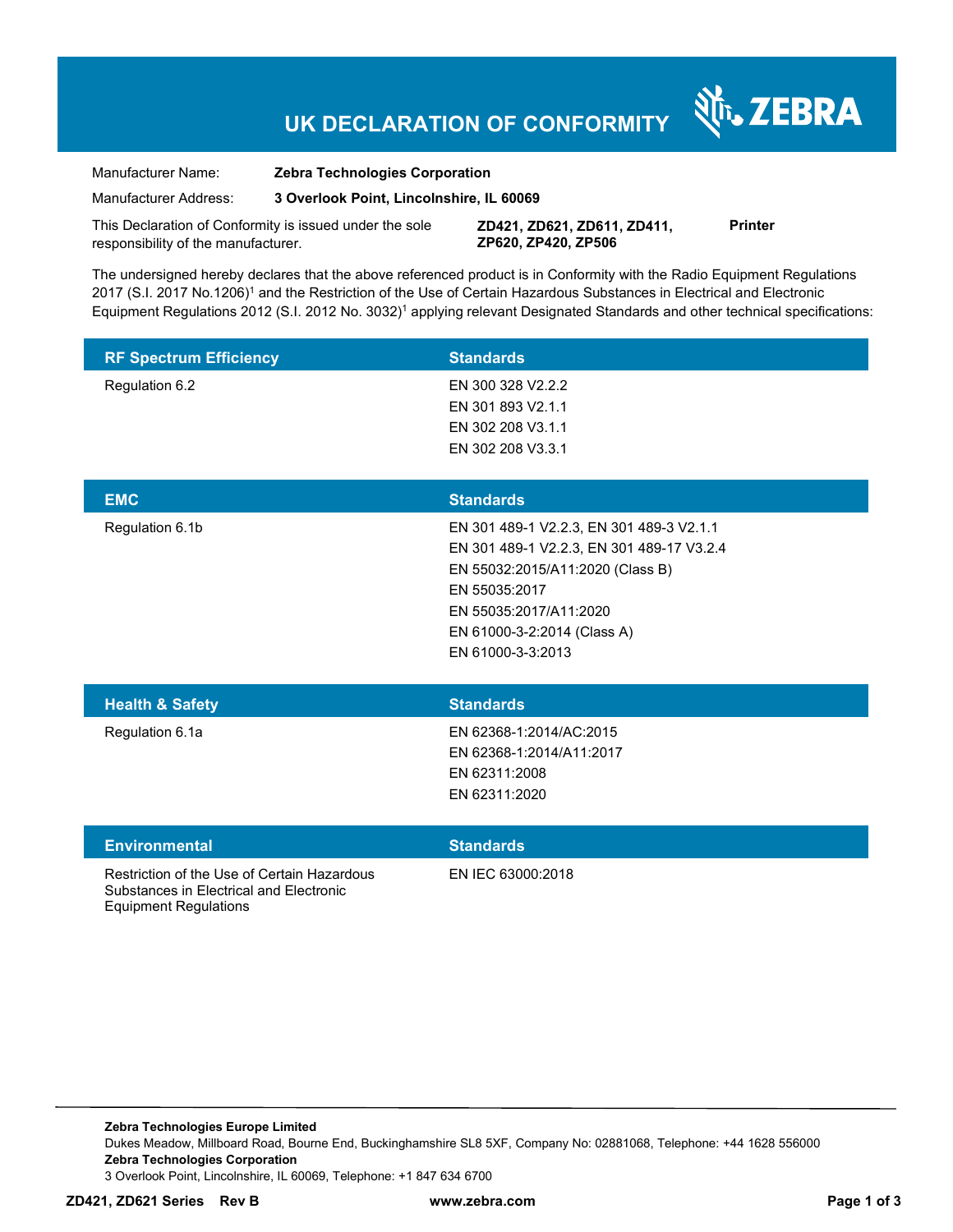## **UK DECLARATION OF CONFORMITY**

With regard to the Radio Equipment Regulations 2017 (S.I. 2017 No.1206)<sup>1</sup>, the conformity assessment procedure referred to in regulation 41(4)(a) and detailed in Schedule 2 has been followed.

 $^{\rm 1}$  As amended by applicable EU withdrawal legislation implemented at the time of issuing this declaration

**Signed on behalf of Zebra Technologies Corporation** 

Cadj

*(Authorized Corporate Signature)* Jay Cadiz **Example 2018 Rev: B** Manager, Compliance Engineering **Date: 14 February 2022** Place: Lincolnshire, USA

Nr. ZEBRA